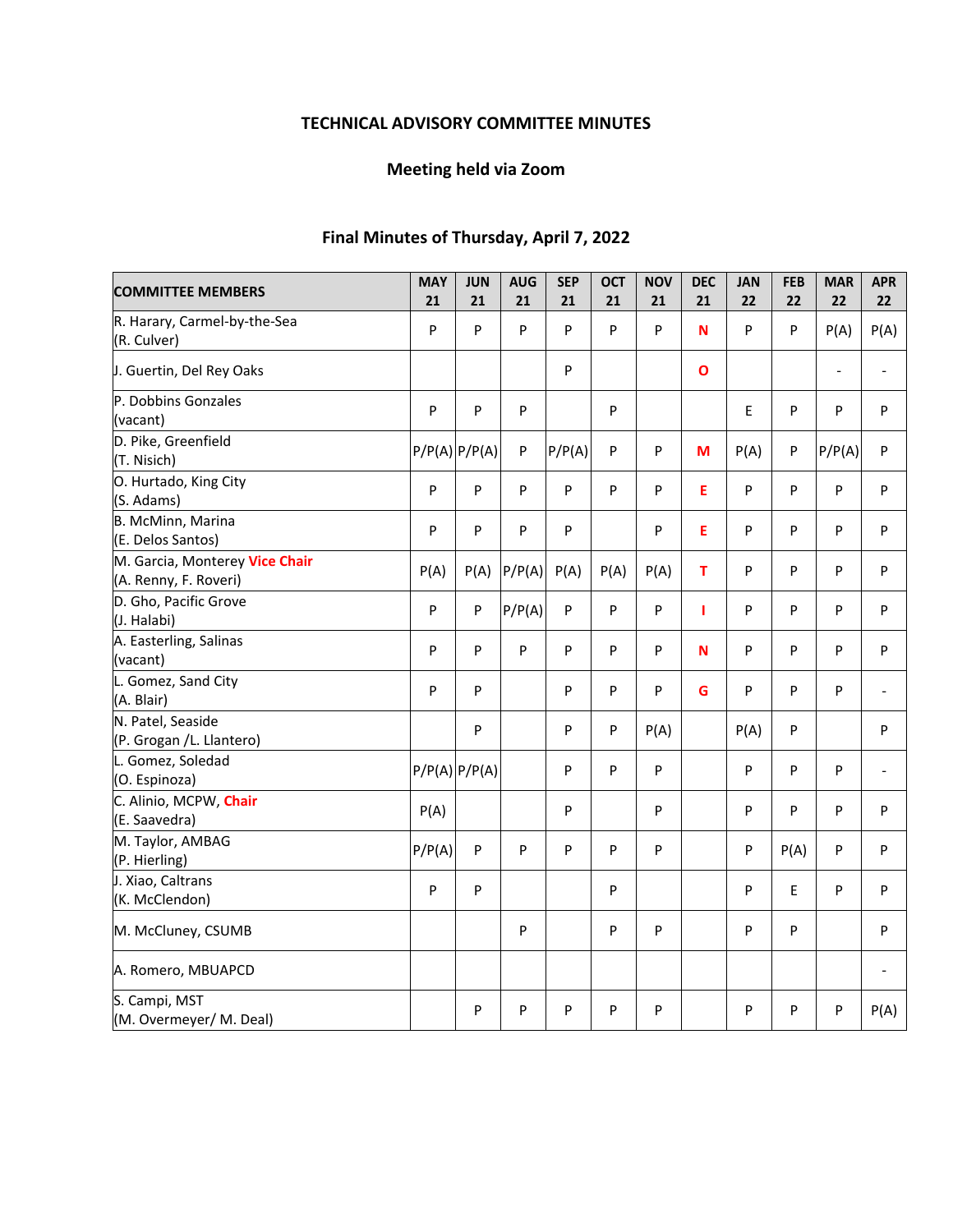| <b>STAFF</b>                                 | <b>MAY</b> | <b>JUN</b> | <b>AUG</b> | <b>SEP</b> | <b>OCT</b> | <b>NOV</b> | <b>DEC</b> | <b>JAN</b> | <b>FEB</b> | <b>MAR</b> | <b>APR</b> |
|----------------------------------------------|------------|------------|------------|------------|------------|------------|------------|------------|------------|------------|------------|
|                                              | 21         | 21         | 21         | 21         | 21         | 21         | 21         | 22         | 22         | 22         | 22         |
| T. Muck, Executive Director                  | P          |            | P          | P          | P          | P          |            | P          | P          | P          | P          |
| C. Watson, Director of Planning              |            |            |            |            | P          | P          |            |            |            | P          |            |
| M. Zeller, Director of Programming & Project | P          | P          | P          | P          | P          | P          |            | P          | P          | P          | P          |
| Delivery                                     |            |            |            |            |            |            |            |            |            |            |            |
| D. Bilse, Principal Engineer                 | P          | P          | P          | P          | P          | P          |            | P          | P          | P          | P          |
| M. Montiel, Administrative Assistant         | P          | P          | P          | P          |            | P          |            | P          | P          | P          | P          |
| <b>J. Strause, Transportation Planner</b>    |            |            |            |            |            |            |            | P          |            | P          | P          |
| T. Wright, Public Outreach Coordinator       |            |            |            |            |            |            |            |            |            | P          |            |
| L. Williamson, Senior Engineer               |            |            |            | P          |            | P          |            | P          |            | P          | P          |
| A. Hernandez, Asst. Transportation Planner   |            |            |            | P          |            | P          |            | P          |            | P          |            |
| A. Guther, Asst. Transportation Planner      |            |            |            |            |            | P          |            | P          |            |            |            |

**OTHERS PRESENT:** Ingrid McRoberts – Caltrans D‐5 Darron Hill ‐ Caltrans D‐5

### **1. ROLL CALL**

Chair Chad Alinio, Monterey County, called the meeting to order at 9:30 am. Introductions were made and a quorum was established.

### **1.1 ADDITIONS OR CORRECTIONS TO AGENDA**  None.

**2. PUBLIC COMMENTS** 

None.

### **3. BEGINNING OF CONSENT AGENDA**

### **M / S / C: Hurtado/ Gho / unanimous**

3.1 **APPROVED**  the Technical Advisory Committee meeting minutes for March 3, 2022.

#### **END OF CONSENT AGENDA**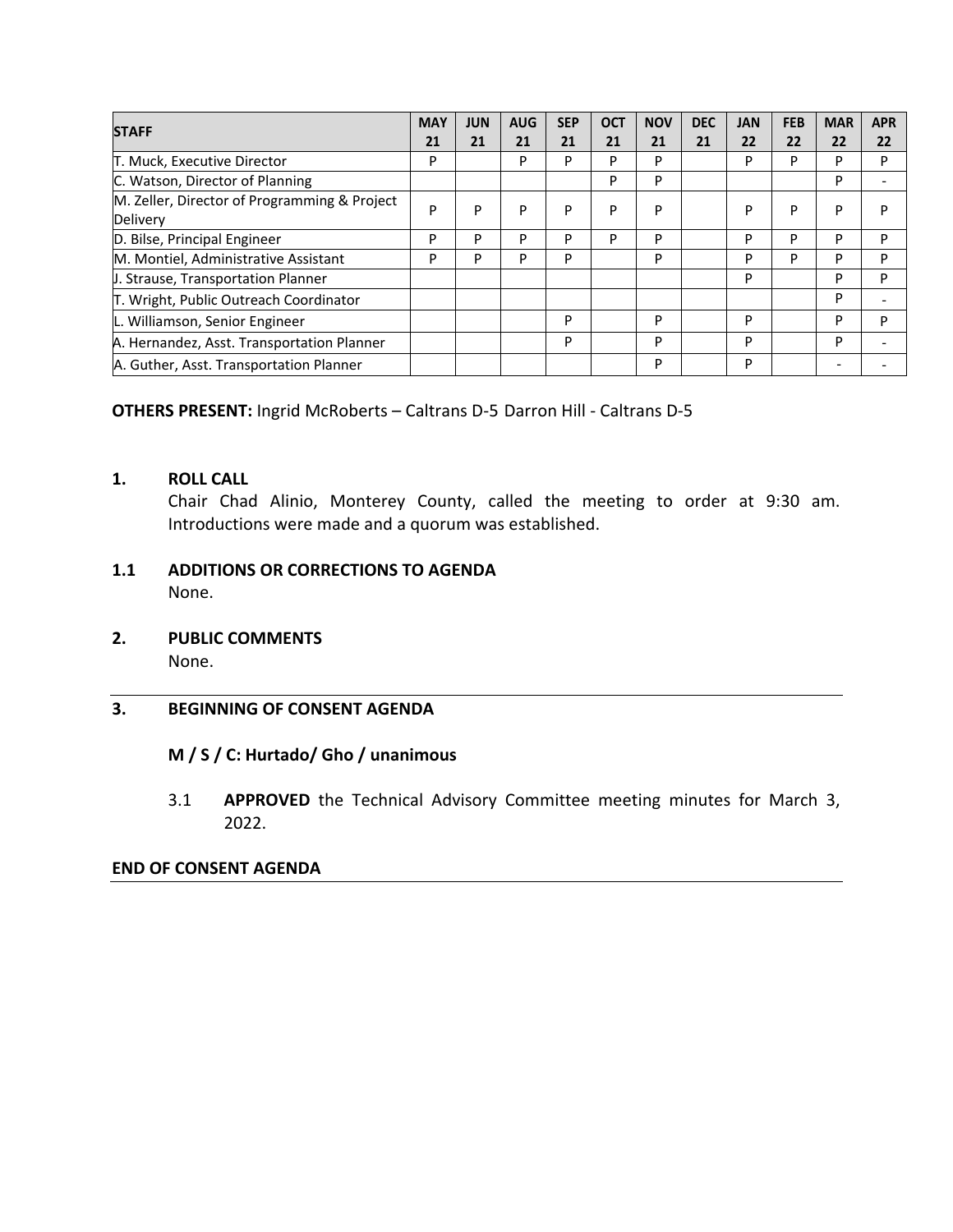### **4. 2022 COORDINATED PUBLIC TRANSIT‐HUMAN SERVICES TRANSPORTATION PLAN**

Miranda Taylor, Association of Monterey Bay Area Governments (AMBAG), reported that they are required to develop a Coordinated Plan for tri‐county region to improve transit for individuals that are elderly, disabled, and /or low‐income. She noted that this is accomplished through identifying where the transit system can better meet these individual's needs, and then identifying projects or changes which would help alleviate these shortcomings. In conclusion Ms. Taylor noted that the plan identifies local transportation needs of individuals with disabilities, older adults, and persons with low incomes, and facilitates applications for the Federal Transit Administration (FTA) Section 5310 grant application.

# **5. CALTRANS DISTRICT 5 ACTIVE TRANSPORTATION PLAN**

Ingrid McRoberts, Caltrans, presented on the Active Transportation Plan for the Central Coast. She noted that the plan is the first of a series of district‐level active transportation plans that are being developed for each of the twelve Caltrans district in California. She noted that the plan was developed in collaboration with partner agencies, advocates, and members of the public. It includes a prioritized list of bicycle and pedestrian needs along and across the State Highway System to help identify opportunities to incorporate bicycle, pedestrian, and transit improvements into projects.

Director Todd Muck asked for clarification on how complete streets policies are incorporated into the planning process. Ingrid McRoberts, Caltrans replied that during the planning process staff collects connectivity information including a gap barrier evaluation used to identify potential complete street features that can be added to the project.

### **6. 2024 SHOPP PROGRAM**

Darron Hill, Caltrans, presented on the TAMC Biannual State Highway Operation and Protection Program (SHOPP) Package. He noted that Caltrans District 5 is responsible for the SHOPP programming and project initiation document. As part of this work, Caltrans is responsible for maintaining and operating approximately 50,000 lane miles of the state highway system, the backbone of California's transportation infrastructure. He noted that the SHOPP program includes monitoring the condition and operational performance of the highways through periodic inspections, traffic studies, and system analysis. The SHOPP is funded through the State Highway Account and reflects the State's high priority placed on preserving the existing infrastructure.